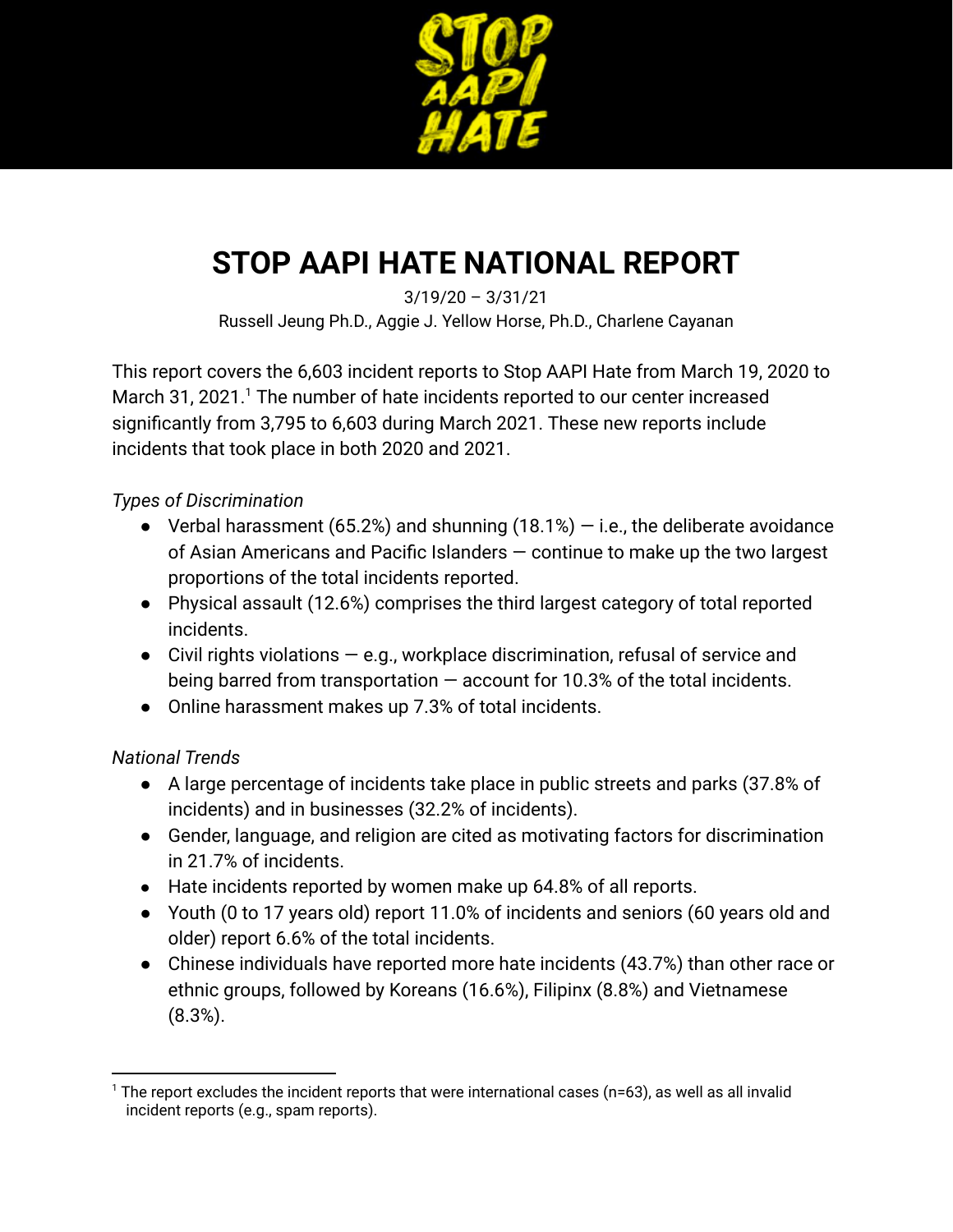

### *Comparison of 2020 and 2021*

- Of the 6,603 hate incident reports included in this report, 4,193 hate incidents occurred in 2020 and 2,410 of hate incidents occurred in 2021.
- Physical assaults increased from 10.2% of the total hate incidents in 2020 to 16.7% in 2021. Online hate incidents increased from 5.6% in 2020 to 10.2% in 2021.
- More incidents occurred in public streets (35.4% in 2021 compared to 26.0% in 2020), schools (9.7% in 2021 compared to 8.0% in 2020) and places of worship (1.7% in 2021 compared to 0.6% in 2020).
- More seniors (60 years old and older) reported hate incidents in 2021, increasing from 6.3% in 2020 to 7.0% in 2021.

### **Types of Discrimination**

Comparison of 2020 vs. 2021 (% Change)

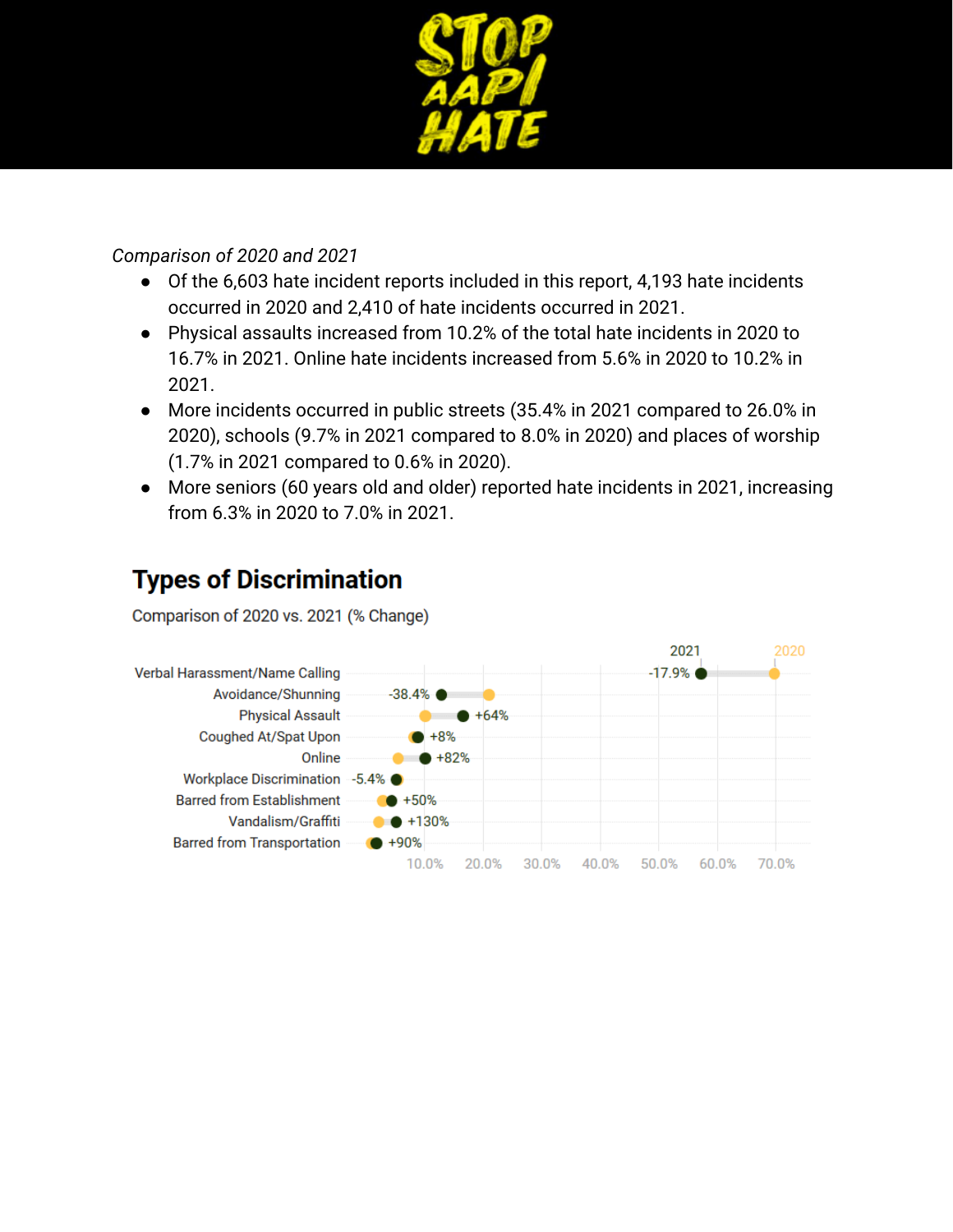

# **Types of Discrimination**

 $N = 6,603$ 

| 0.0%                                  |       | 10.0% | 20.0% | 30.0% | 40.0% | 50.0% | 60.0% 70.0% |  |
|---------------------------------------|-------|-------|-------|-------|-------|-------|-------------|--|
| <b>Verbal Harassment/Name Calling</b> |       |       |       |       |       |       | 65.2%       |  |
| Avoidance/Shunning                    |       | 18.1% |       |       |       |       |             |  |
| <b>Physical Assault</b>               | 12.6% |       |       |       |       |       |             |  |
| Coughed At/Spat Upon                  | 8.5%  |       |       |       |       |       |             |  |
| Online                                | 7.3%  |       |       |       |       |       |             |  |
| <b>Workplace Discrimination</b>       | 5.5%  |       |       |       |       |       |             |  |
| <b>Barred from Establishment</b>      | 3.5%  |       |       |       |       |       |             |  |
| Vandalism/Graffiti                    | 3.4%  |       |       |       |       |       |             |  |
| <b>Barred from Transportation</b>     | 1.3%  |       |       |       |       |       |             |  |

## **Sites of Discrimination**

 $N = 6,603$ 

| 0.0%                          | 5.0% |      | 10.0% | 15.0% | 25.0%<br>20.0% |       | 35.0%<br>30.0% |
|-------------------------------|------|------|-------|-------|----------------|-------|----------------|
| <b>Business</b>               |      |      |       |       |                |       | 32.2%          |
| <b>Public Street/Sidewalk</b> |      |      |       |       |                | 29.4% |                |
| Online                        |      | 9.1% |       |       |                |       |                |
| <b>Private Residence</b>      |      | 8.8% |       |       |                |       |                |
| <b>Public Transit</b>         |      | 8.7% |       |       |                |       |                |
| <b>Public Park</b>            |      | 8.4% |       |       |                |       |                |
| School                        | 5.5% |      |       |       |                |       |                |
| <b>University</b>             | 3.1% |      |       |       |                |       |                |
| Place of Worship              | 1.0% |      |       |       |                |       |                |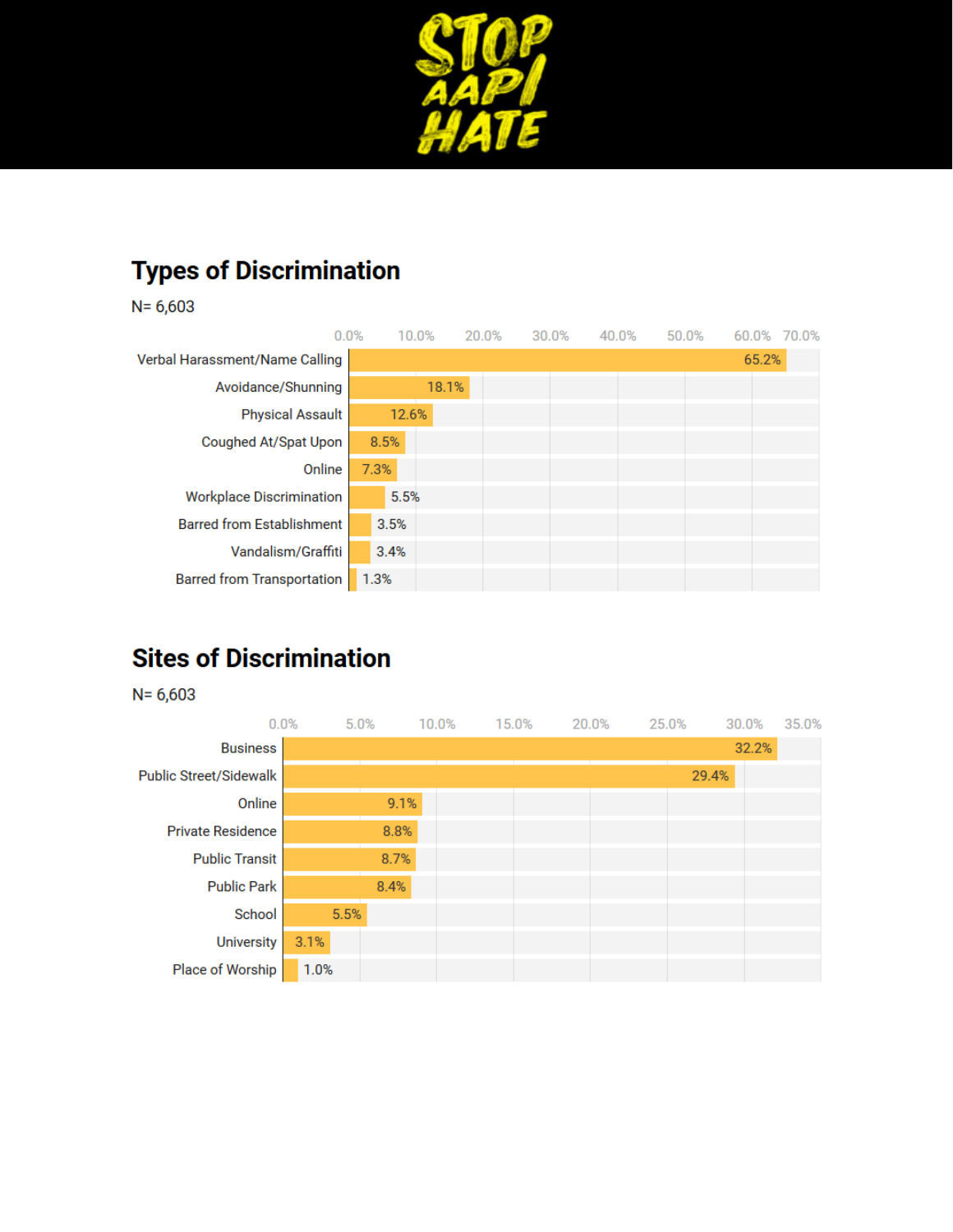

### **Ethnicity of Respondents**

| 0.0%                             |      | 10.0% | 20.0% | 30.0% | 40.0% |
|----------------------------------|------|-------|-------|-------|-------|
| Chinese                          |      |       |       |       | 43.7% |
| Korean                           |      | 16.6% |       |       |       |
| Filipinx                         | 8.8% |       |       |       |       |
| Vietnamese                       | 8.3% |       |       |       |       |
| Japanese                         | 7.8% |       |       |       |       |
| Taiwanese                        | 6.1% |       |       |       |       |
| White                            | 6.0% |       |       |       |       |
| Asian                            | 5.3% |       |       |       |       |
| Other                            | 2.6% |       |       |       |       |
| Hmong                            | 2.0% |       |       |       |       |
| Indian                           | 1.8% |       |       |       |       |
| Thai                             | 1.8% |       |       |       |       |
| Latinx                           | 1.6% |       |       |       |       |
| Cambodian                        | 1.6% |       |       |       |       |
| Lao                              | 1.0% |       |       |       |       |
| <b>African American</b>          | 0.9% |       |       |       |       |
| American Indian or Alaska Native | 0.5% |       |       |       |       |
| Multiracial                      | 0.4% |       |       |       |       |
| Pacific Islander 0.2%            |      |       |       |       |       |

Note: Individuals who reported to Stop AAPI Hate could select multiple racial and ethnic categories. The numbers above indicate the exact categories individuals used to self-identify. Some respondents selected the category "Asian" instead of selecting a specific Asian ethnicity. Some people chose the "Multiracial" category, while others selected two or more categories to convey their multiracial heritage (e.g., "Chinese" and "White.") The presence of non-AAPI race/ethnicity is due to reports from multiracial AAPI persons as well as non-AAPI persons reporting on behalf of others or after witnessing an incident.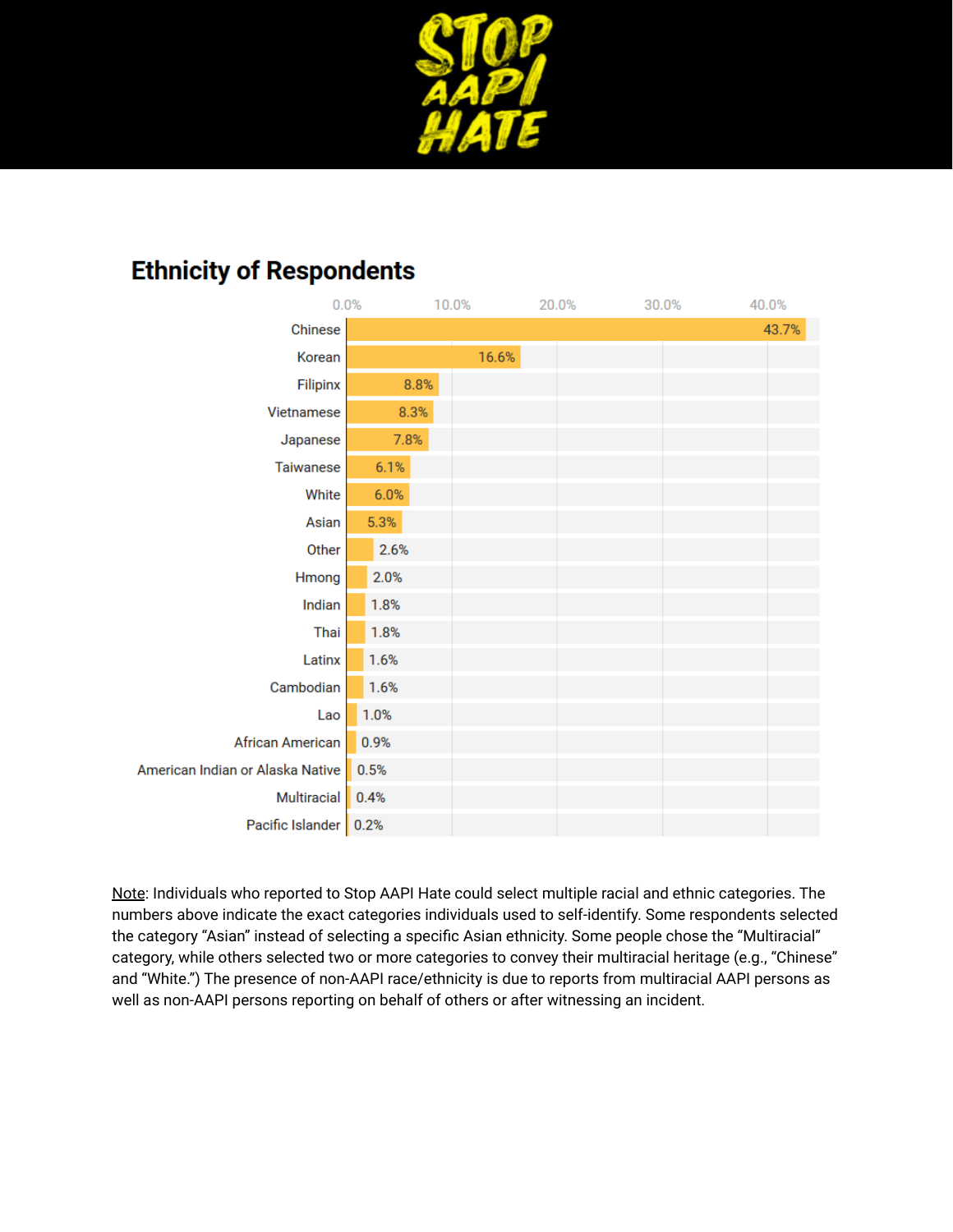

### **Gender of Respondents**



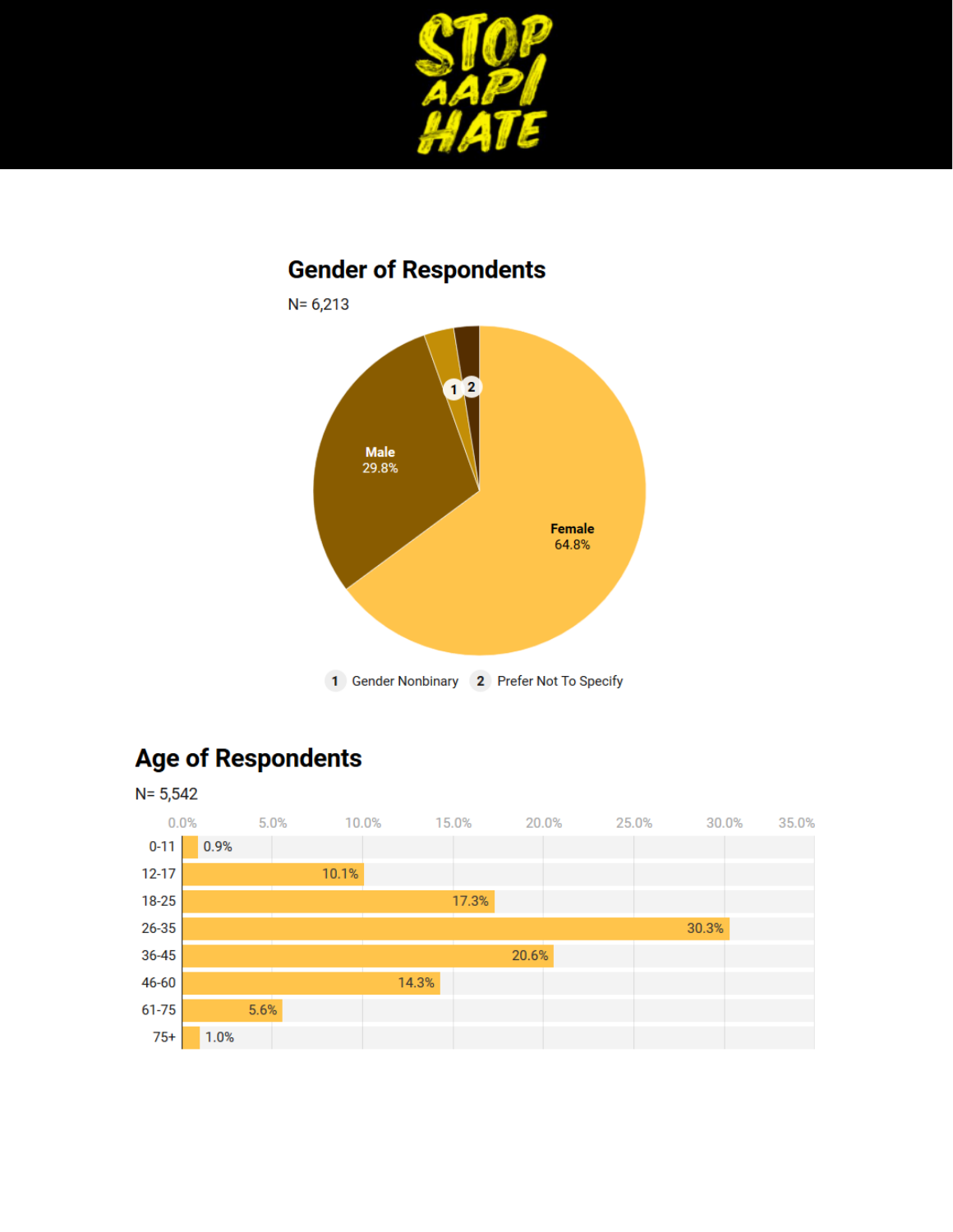

| 0.0%      |                                | 5.0%           | 10.0% | 15.0%  | 20.0% | 25.0% | 30.0% | 35.0% | 40.0%  |
|-----------|--------------------------------|----------------|-------|--------|-------|-------|-------|-------|--------|
| <b>CA</b> |                                |                |       |        |       |       |       |       | •40.0% |
| <b>NY</b> |                                |                |       | •15.1% |       |       |       |       |        |
| WA        |                                | $\bullet$ 4.8% |       |        |       |       |       |       |        |
| TX        | $\bullet$ 3.3%                 |                |       |        |       |       |       |       |        |
| - IL      | $\bullet$ 3.2%                 |                |       |        |       |       |       |       |        |
| МA        | $\bullet$ 2.9%                 |                |       |        |       |       |       |       |        |
| PA        | 2.9%                           |                |       |        |       |       |       |       |        |
| FL        | $-$ 0-1.9%                     |                |       |        |       |       |       |       |        |
| <b>NJ</b> | $-1.9\%$                       |                |       |        |       |       |       |       |        |
| МD        | $-1.6\%$                       |                |       |        |       |       |       |       |        |
|           | $VA$ - $-1.6%$                 |                |       |        |       |       |       |       |        |
|           | $GA \rightarrow 1.4\%$         |                |       |        |       |       |       |       |        |
| DC        | $\blacksquare$ 1.3%            |                |       |        |       |       |       |       |        |
| ΜN        | $\sim$ 1.3%                    |                |       |        |       |       |       |       |        |
| OR        | $\blacksquare$ - 1.2%          |                |       |        |       |       |       |       |        |
| OH        | $-1.2\%$                       |                |       |        |       |       |       |       |        |
|           | $\mathsf{AZ}$ - $\bullet$ 1.2% |                |       |        |       |       |       |       |        |
|           | $IN = 1.0\%$                   |                |       |        |       |       |       |       |        |
|           | $M = 0.9%$                     |                |       |        |       |       |       |       |        |

# 20 States with Largest Number of Hate Incident Reports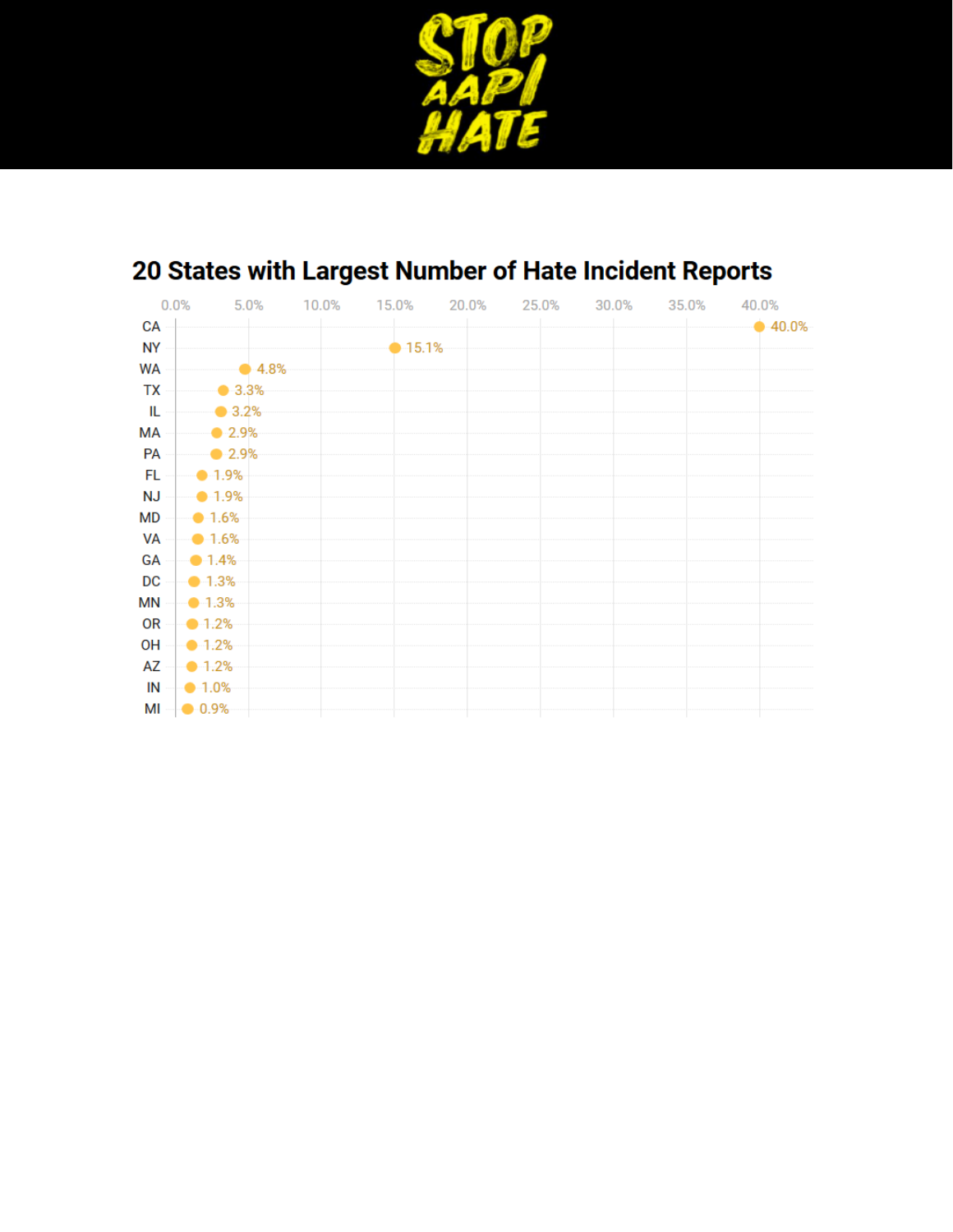

### **Verbal Harassment**

While shopping at a local grocery, [I walked] past a gentleman who said, "Chinese Motherf\*\*\*er." I continued shopping, then ran into him again in another aisle, when he said the same slur. I told him I am not from there and never been to China, and he said, "Doesn't matter  $-$  you are all the same and you are a virus." (Gilbert, AZ)

I was at the park with a friend and our young children. A large man was jogging by, lunged off the path toward me and yelled "F\*\*\*\*\*\* ch\*\*\*!" in my face before jogging away. We were with our children and too scared to confront him, but he appeared unashamed as he jogged by again. (Riverside, CA)

I was in class, the professor was having hoarse cough symptoms. She emphasized at the time that she did not have COVID-19 because she had never been to China. I was the only Chinese student in class, and she knew that I was from China. The students began to discuss the Chinese eating bats, snakes, and dogs. The teacher didn't stop it. [Reported in Chinese] (Chicago, IL)

A little kid and kid's dad yelled "Ching Chang Chong", made the slanted-eye mockery, then stuck their tongue out to me, my husband and my friend; then ran away. [Reported in Korean] (Madison, WI)

#### **Shunning / Avoidance**

After COVID cases were announced…my kids told me that they have been getting picked on for being Asian at school. Students would comment out loud that my kids had the coronavirus and that everyone should stay away from them. It continued until schools were officially closed. When we would go out, we were knowingly shunned where parents would pull their kids away from us if they got close. (The Woodlands, TX)

I entered the public bathroom at [a] grocery store. A white man and his son were at the bathroom [and] when [the] white man saw me, he said "Sh\*t, there is an Asian coming!" He called his son, and quickly escaped the bathroom. (West Lafayette, IN)

I'm Chinese American. During this pandemic, at the mall, I was asked [by a person] to take the next following elevator because I was making her mother "uncomfortable" just by my presence, yet they allowed another Caucasian man into the elevator. Maximum capacity of the elevator was four people, yet I was excluded because of their fear of my race. (West Hollywood, CA)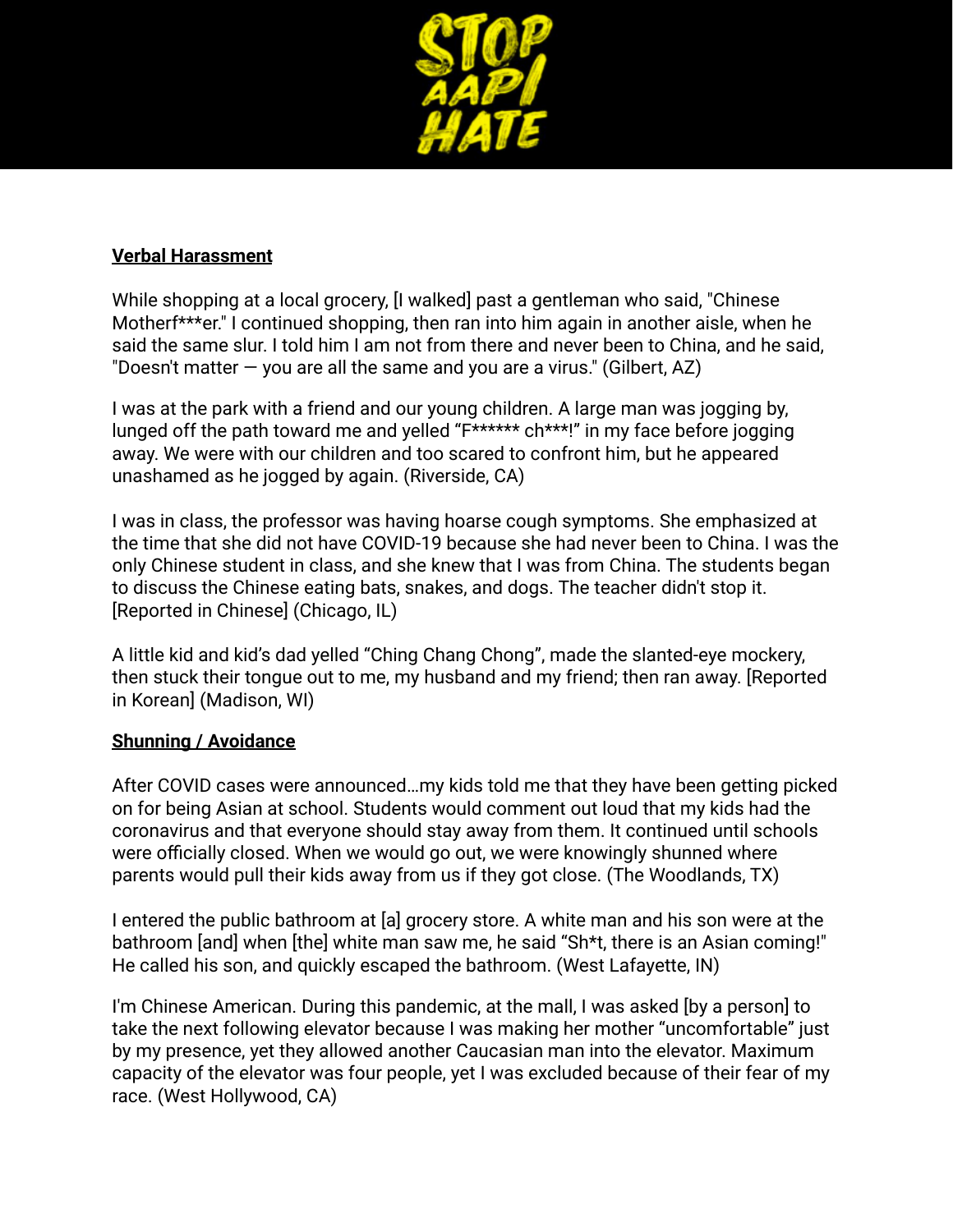

### **Physical Assault**

My mother was ordering food at a [restaurant] when a man tried to hit her in the face. She was able to avoid him, but he yelled a bunch of slurs  $-$  "Go back to China!" and "Corona!" — at her before he ran out. (Northridge, CA)

My elderly mother (65 years old) was waiting for the subway. Someone tried to push her off the platform down into the train tracks. She screamed and a fellow bystander chased off the perpetrator. The good samaritan stood nearby my mom until she boarded the train safely. (Boston, MA)

I was at lunch and an Asian kid was spit at and called names, "Ching Chong, slant, ch\*\*\*." Another kid came and slapped him on the back of the head. (Scott, LA)

My boyfriend and I were walking back home through the back alleyway attached to our complex. Two white men, who park back there and live nearby, tried to hit us with their car. We jumped out of the way and they missed us by inches. They then stopped and yelled out of the window at us "Go back to China!" three times along with profanity. (Beverly Hills, CA)

### **Online**

I was playing League of Legends with some friends on a call. One of my friends kept yelling racial slurs at my friend who is Chinese and me. He kept saying things like "You f\*\*\*ing ch\*\*\*!" or "dog eater!" and asking if we have the virus. (Stockton, CA)

A random person messaged me on Facebook. They used slurs against me and against my Asian husband calling him "an almost Black ch\*\*\*" and saying we should both be hung. (Dilworth, MN)

I was in the middle of a Zoom presentation at [an event] when two people hacked into the Zoom room and started disrupting my presentation with barely intelligible remarks. They were kicked out but not before entering into the Zoom Chat: "CHING CHONG. ASIANS DESERVES TO BE KILLED." And then: "lol." (Culver City, CA)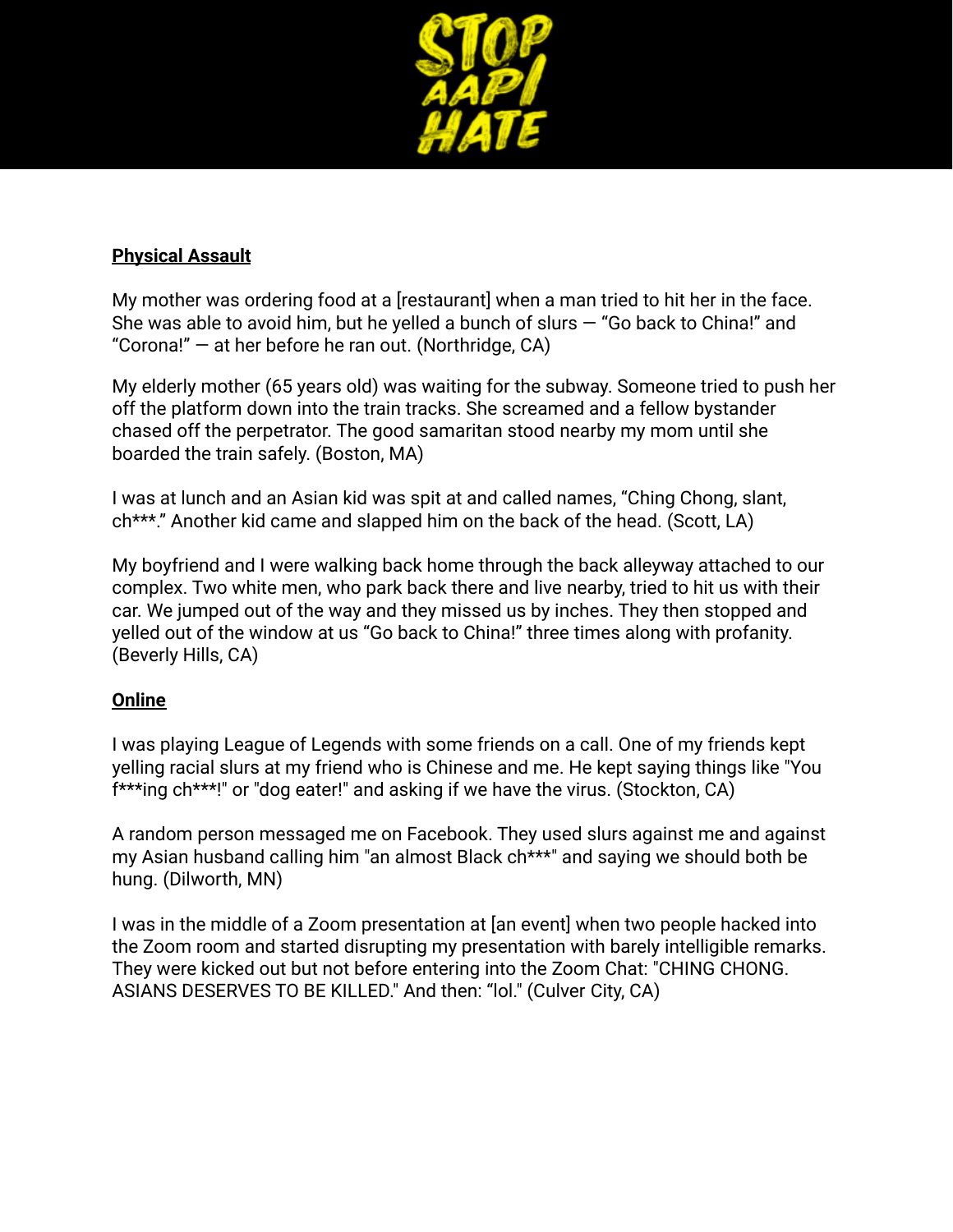

### **Coughed / Spat On**

I was at work, minding my own business and using the restroom, when one customer came up to me. As I turned around, he caught a glimpse of my eyes and began with the racial slurs. Eventually, as I was leaving, the customer spat on me. He even said things such as "Go home and take the COVID with you." (Muskegon, MI)

[I was] crossing the street in San Francisco when a man crossing from the opposite direction approached me, pulled down his mask, yelled at me, "Go back to your country!" and spit on my face before taking off. (San Francisco, CA)

I was eating and talking on the phone in Chinese when a man came up to me, called me a "Ch\*\*\*" and spit on me. (Oklahoma City, OK)

#### **Barred from Establishment / Refusal of Service**

I was at a gas station with my father. I was trying to buy some gum until a person told me, "Kid, you're a virus, go back to Asia, you Asian b\*\*\*\*." (Fayetteville, AK)

The worker at the store called out Asian people and refused to ring them up. Any item I grabbed he said he was reserving for himself. He also called me "Yellow ch\*\*\*." (Alhambra, CA)

We received discriminatory, targeted poor service at [a restaurant]. We were the only Asian party there. The server mocked us by imitating an Asian language, purposefully grated a pile of parmesan cheese over my friend's lap, and hovered over her when delivering her check, invading her personal space when she was sitting alone and vulnerable. The other parties in the restaurant were treated warmly and with welcoming attention. We were explicitly ignored throughout the duration of our lunch. (New York, NY)

[I] arrived early for a group fitness class, waited and was [among] the first ten to enter the room. The instructor kicked me out and said "not for ch\*\*\*y eyes." (New York, NY)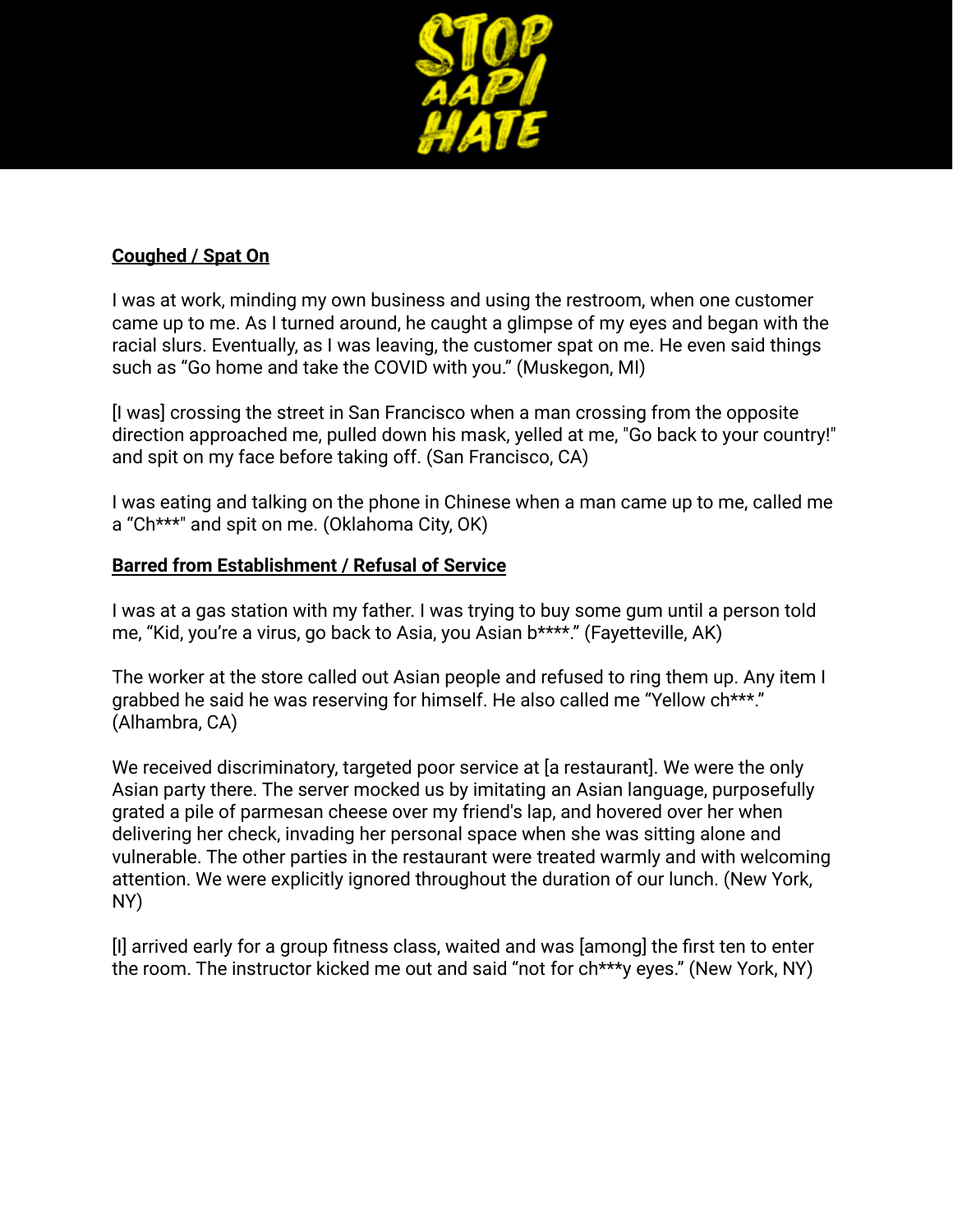

### **Workplace Discrimination**

Two physicians [were] discussing the origin of the virus and calling it the "China virus" in front of the rest of the staff in the hospital. Also, there is harassment/discrimination against Asian healthcare workers in certain departments of the same hospital. (Carmel, CA)

I was discriminated against by my own bosses and coworkers, along with customers. I was being told to "go back to my country," or that I would "give them" COVID. I would even get death threats from customers, and they would tell me to kill myself and/or they would kill me. (Santa Maria, CA)

While working as a cashier, without provocation, a customer told me to, "Go back to your country." He did so in a nasty way. I was afraid for my safety and job. I reported it to my supervisor. He did nothing and did not know what to do. This was the 6th time this happened to me where customers were harassing me for just being an Asian. (Cranston, RI)

### **Vandalism / Graffiti**

I've lived in the [neighborhood] over a decade and never seen any graffiti targeting Asians. I have shopped at this [drug store] since the opening of the location, but in my recent trip last week I found the offensive graffiti, "NO ASIAN PARKING" in the parking garage. I notified the drug store management too. (Seattle, WA)

"GTFO my state pedophilia asian b\*\*\*\*" was written on a convenience store wall on my street multiple times. (San Jose, CA)